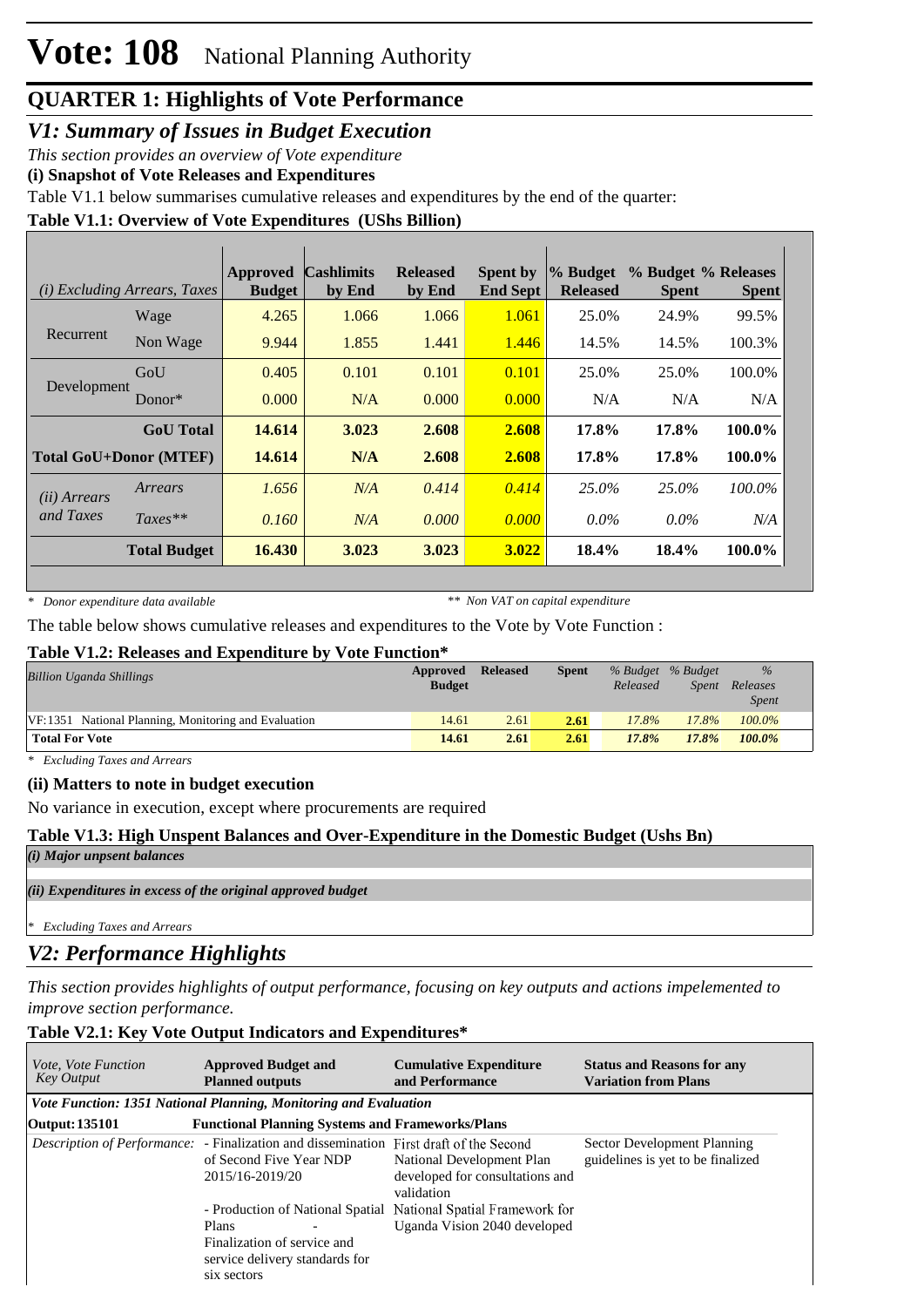## **QUARTER 1: Highlights of Vote Performance**

| Vote, Vote Function<br>Key Output                                                        | <b>Approved Budget and</b><br><b>Planned outputs</b>                                                                                                                                        |                | <b>Cumulative Expenditure</b><br>and Performance                                                                                                                               |       | <b>Status and Reasons for any</b><br><b>Variation from Plans</b>                                                                                                                               |       |  |
|------------------------------------------------------------------------------------------|---------------------------------------------------------------------------------------------------------------------------------------------------------------------------------------------|----------------|--------------------------------------------------------------------------------------------------------------------------------------------------------------------------------|-------|------------------------------------------------------------------------------------------------------------------------------------------------------------------------------------------------|-------|--|
| Performance Indicators:                                                                  |                                                                                                                                                                                             |                |                                                                                                                                                                                |       |                                                                                                                                                                                                |       |  |
| No. of institutions (MDAs<br>and LGs) supported in<br>development planning               |                                                                                                                                                                                             | 128            |                                                                                                                                                                                | 134   |                                                                                                                                                                                                |       |  |
| No. Of Major Planning<br>Instruments finalised $(5 \& 10)$<br>Year NDP and 30 Year Plan) |                                                                                                                                                                                             | $\overline{2}$ |                                                                                                                                                                                | 1     |                                                                                                                                                                                                |       |  |
| <b>Output Cost:</b>                                                                      | UShs Bn:                                                                                                                                                                                    | 3.815          | UShs Bn:                                                                                                                                                                       | 1.403 | % Budget Spent:                                                                                                                                                                                | 36.8% |  |
| Output: 135102                                                                           | <b>Functional Think Tank</b>                                                                                                                                                                |                |                                                                                                                                                                                |       |                                                                                                                                                                                                |       |  |
|                                                                                          | <i>Description of Performance:</i> - Production of fourth National<br>Development Report (NDR4)<br>on performance of the economy<br>FY2013/14<br>Development of web based<br>NDP M&E System |                | Performance of the Economy<br>Report produced and 4th year<br>Progress against the NDPI<br>Objectives produced<br>Draft paper on urbanization and<br>regional cities developed |       | Much more effort, time and<br>resources was put n the<br>formulation of the Second<br>National Development Plan<br>(NDPII 2015/16-2019/20) away<br>I from NDR4 and production of<br>PEC papers |       |  |
| Performance Indicators:                                                                  |                                                                                                                                                                                             |                |                                                                                                                                                                                |       |                                                                                                                                                                                                |       |  |
| No. of PEC/researched<br>papers produced                                                 |                                                                                                                                                                                             | 8              |                                                                                                                                                                                |       |                                                                                                                                                                                                |       |  |
| <b>Output Cost:</b>                                                                      | UShs Bn:                                                                                                                                                                                    | 3.286          | UShs Bn:                                                                                                                                                                       | 0.363 | % Budget Spent:                                                                                                                                                                                | 11.0% |  |
| <b>Vote Function Cost</b>                                                                | <b>UShs Bn:</b>                                                                                                                                                                             |                | 14.614 UShs Bn:                                                                                                                                                                | 2.608 | % Budget Spent:                                                                                                                                                                                | 17.8% |  |
| <b>Cost of Vote Services:</b>                                                            | $UShs Bn$ :                                                                                                                                                                                 |                | 14.614 UShs Bn:                                                                                                                                                                | 2.608 | % Budget Spent:                                                                                                                                                                                | 17.8% |  |

*\* Excluding Taxes and Arrears*

A number of the key outputs require wide consultations, dialoguing with stakeholders; hence more time is needed before the final the products can be produced, i.e. NDPII, Spatial Framework, etc.

#### **Table V2.2: Implementing Actions to Improve Vote Performance**

| <b>Planned Actions:</b>                                                                                               | <b>Actual Actions:</b>                                                                                                                                                                                                                                                                   | <b>Reasons for Variation</b> |
|-----------------------------------------------------------------------------------------------------------------------|------------------------------------------------------------------------------------------------------------------------------------------------------------------------------------------------------------------------------------------------------------------------------------------|------------------------------|
| Vote: 108 National Planning Authority                                                                                 |                                                                                                                                                                                                                                                                                          |                              |
| Vote Function: 13.51 National Planning, Monitoring and Evaluation                                                     |                                                                                                                                                                                                                                                                                          |                              |
| Use of the same macroeconomic<br>framework by BOU, MFPED and NPA                                                      | <b>The NDPII Macroeconomic model</b><br>jointly prepared by BOU, UBOS, OPM,<br><b>EPRC, MFPED and NPA</b>                                                                                                                                                                                | None                         |
| Vote: 108 National Planning Authority                                                                                 |                                                                                                                                                                                                                                                                                          |                              |
| Vote Function: 1351 National Planning, Monitoring and Evaluation                                                      |                                                                                                                                                                                                                                                                                          |                              |
| Re-clustering sectors according to the<br>strategic direction of the country to inform<br>the budget system and tools | <b>Local Government Planning Guidelines</b><br>developed to guide formulation of<br><b>Higher and Lower Local Government</b><br><b>Development Plans, Development of</b><br>Sector Issues Papers was guided by the<br><b>NDPII</b> strategic direction, Objectives<br>and priority areas | None                         |
| Build consensus over the NDP results<br>framework and harmonize M&E system                                            | The NDPII Monitoring and Evaluation<br>$(M&E)$ Strategy jointly prepared by<br>lead M&E institutions                                                                                                                                                                                     | None                         |

## *V3: Details of Releases and Expenditure*

*This section provides a comprehensive summary of the outputs delivered by the Vote and further details of Vote expenditures by Vote Function and Expenditure Item.*

#### **Table V3.1: GoU Releases and Expenditure by Output\***

| <b>Billion Uganda Shillings</b>                                                           | Approved<br><b>Budget</b> | <b>Released</b> | <b>Spent</b> | $%$ GoU<br><b>Budget</b> | $%$ GoU<br><b>Budget</b> | $%$ GoU<br>Releases |
|-------------------------------------------------------------------------------------------|---------------------------|-----------------|--------------|--------------------------|--------------------------|---------------------|
|                                                                                           |                           |                 |              | Released                 | <i>Spent</i>             | <i>Spent</i>        |
| VF:1351 National Planning, Monitoring and Evaluation                                      | 14.61                     | 2.61            | 2.61         | 17.8%                    | 17.8%                    | 100.0%              |
| Class: Outputs Provided                                                                   | 14.21                     | 2.51            | 2.51         | $17.6\%$                 | 17.6%                    | 100.0%              |
| 135101 Production of National Development Planning framework and<br>systems               | 3.81                      | 1.41            | 1.40         | 36.9%                    | 36.8%                    | 99.7%               |
| 135102 Policy Analysis, Monitoring and Evaluation                                         | 3.29                      | 0.36            | 0.36         | $11.0\%$                 | $11.0\%$                 | $100.0\%$           |
| 135104 Coordination of Global, Regional and Cross-Sectoral national<br><b>Initiatives</b> | 1.26                      | 0.03            | 0.03         | $2.2\%$                  | 2.2%                     | $100.0\%$           |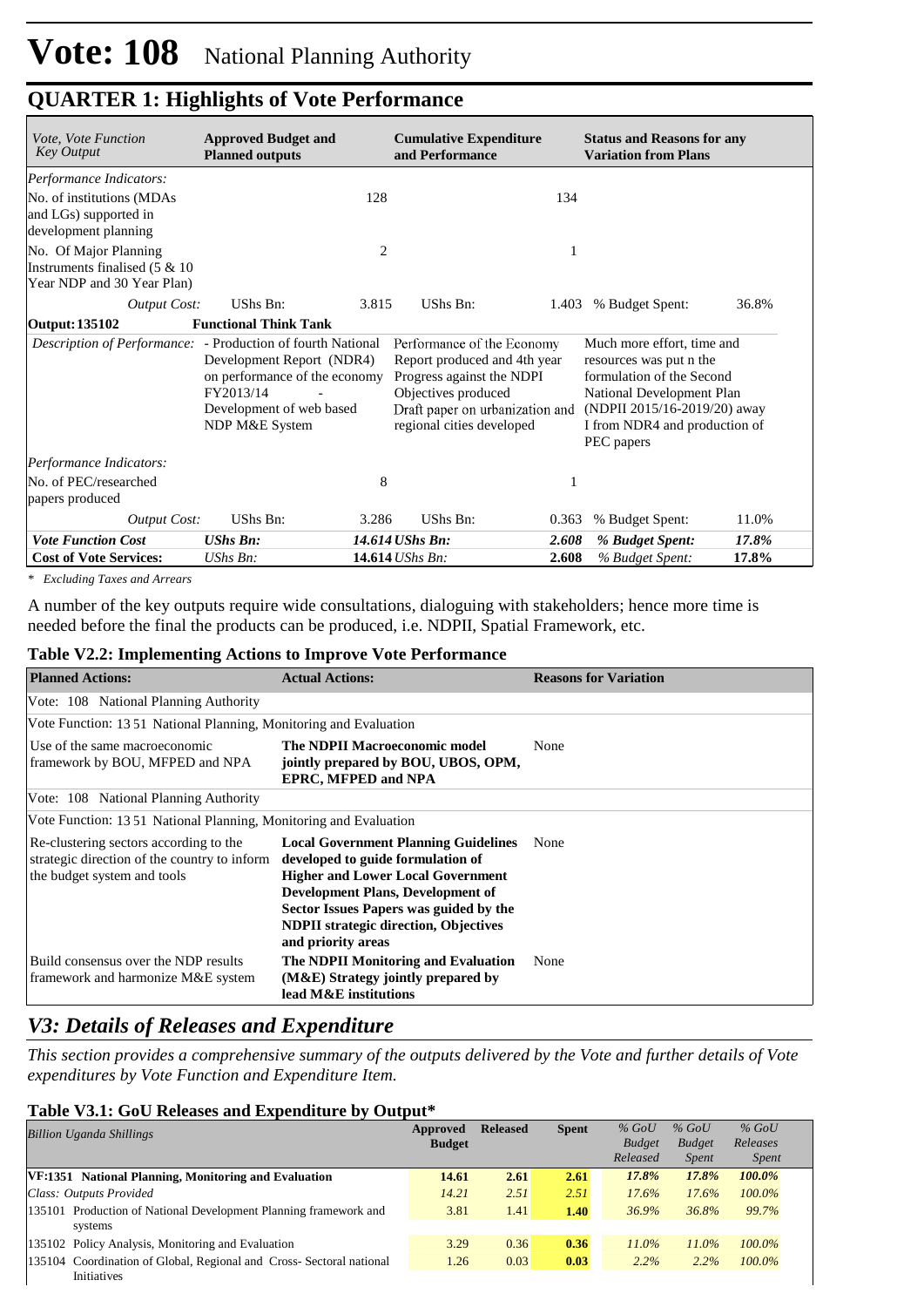# **Vote: 108** National Planning Authority

## **QUARTER 1: Highlights of Vote Performance**

| 135105 Finance and Administrative Support Services              | 5.85  | 0.71 | 0.71 | $12.1\%$ | $12.2\%$ | $100.4\%$ |  |
|-----------------------------------------------------------------|-------|------|------|----------|----------|-----------|--|
| Class: Capital Purchases                                        | 0.41  | 0.10 | 0.10 | $25.0\%$ | $25.0\%$ | $100.0\%$ |  |
| 135175 Purchase of Motor Vehicles and Other Transport Equipment | 0.41  | 0.10 | 0.10 | $25.0\%$ | $25.0\%$ | $100.0\%$ |  |
| <b>Total For Vote</b>                                           | 14.61 | 2.61 | 2.61 | 17.8%    | $17.8\%$ | $100.0\%$ |  |

*\* Excluding Taxes and Arrears*

#### **Table V3.2: 2015/16 GoU Expenditure by Item**

| <b>Billion Uganda Shillings</b>                          | <b>Approved</b><br><b>Budget</b> | <b>Releases</b> | Expend-<br>iture | % Budged<br><b>Released</b> | % Budget<br><b>Spent</b> | %Releases<br><b>Spent</b> |
|----------------------------------------------------------|----------------------------------|-----------------|------------------|-----------------------------|--------------------------|---------------------------|
| <b>Output Class: Outputs Provided</b>                    | 14.21                            | 2.51            | 2.51             | 17.6%                       | 17.6%                    | 100.0%                    |
| 211103 Allowances                                        | 0.76                             | 0.10            | 0.10             | 13.2%                       | 13.5%                    | 101.8%                    |
| 211104 Statutory salaries                                | 4.26                             | 1.07            | 1.06             | 25.0%                       | 24.9%                    | 99.5%                     |
| 212101 Social Security Contributions                     | 0.50                             | 0.11            | 0.11             | 20.8%                       | 20.8%                    | 100.0%                    |
| 213001 Medical expenses (To employees)                   | 0.45                             | 0.11            | 0.11             | 24.3%                       | 24.2%                    | 99.4%                     |
| 213002 Incapacity, death benefits and funeral expenses   | 0.03                             | 0.01            | 0.01             | 18.8%                       | 18.8%                    | 100.0%                    |
| 213004 Gratuity Expenses                                 | 1.85                             | 0.25            | 0.26             | 13.5%                       | 14.0%                    | 103.9%                    |
| 221001 Advertising and Public Relations                  | 0.17                             | 0.03            | 0.03             | 15.1%                       | 15.1%                    | 100.0%                    |
| 221002 Workshops and Seminars                            | 1.02                             | 0.08            | 0.08             | 8.2%                        | 8.2%                     | 100.0%                    |
| 221003 Staff Training                                    | 0.20                             | 0.01            | 0.01             | 2.6%                        | 2.6%                     | 100.0%                    |
| 221004 Recruitment Expenses                              | 0.04                             | 0.00            | 0.00             | 0.0%                        | 0.0%                     | N/A                       |
| 221005 Hire of Venue (chairs, projector, etc)            | 0.32                             | 0.00            | 0.00             | 0.0%                        | 0.0%                     | N/A                       |
| 221006 Commissions and related charges                   | 0.01                             | 0.00            | 0.00             | 0.0%                        | 0.0%                     | N/A                       |
| 221007 Books, Periodicals & Newspapers                   | 0.05                             | 0.00            | 0.00             | 0.0%                        | 0.0%                     | N/A                       |
| 221008 Computer supplies and Information Technology (IT) | 0.16                             | 0.00            | 0.00             | 0.0%                        | 0.0%                     | N/A                       |
| 221009 Welfare and Entertainment                         | 0.39                             | 0.00            | 0.00             | 0.0%                        | 0.0%                     | N/A                       |
| 221010 Special Meals and Drinks                          | 0.11                             | 0.02            | 0.02             | 17.2%                       | 17.2%                    | 100.0%                    |
| 221011 Printing, Stationery, Photocopying and Binding    | 0.73                             | 0.05            | 0.05             | 6.7%                        | 6.7%                     | 100.0%                    |
| 221012 Small Office Equipment                            | 0.08                             | 0.00            | 0.00             | 0.0%                        | 0.0%                     | N/A                       |
| 221016 IFMS Recurrent costs                              | 0.08                             | 0.03            | 0.03             | 38.4%                       | 38.4%                    | 100.0%                    |
| 221017 Subscriptions                                     | 0.02                             | 0.00            | 0.00             | 0.0%                        | 0.0%                     | N/A                       |
| 221020 IPPS Recurrent Costs                              | 0.02                             | 0.00            | 0.00             | 0.0%                        | 0.0%                     | N/A                       |
| 222001 Telecommunications                                | 0.15                             | 0.02            | 0.02             | 15.5%                       | 15.5%                    | 100.0%                    |
| 222002 Postage and Courier                               | 0.03                             | 0.00            | 0.00             | 0.0%                        | 0.0%                     | N/A                       |
| 222003 Information and communications technology (ICT)   | 0.23                             | 0.18            | 0.18             | 78.0%                       | 78.0%                    | 100.0%                    |
| 223004 Guard and Security services                       | 0.02                             | 0.00            | 0.00             | 0.0%                        | 0.0%                     | N/A                       |
| 223005 Electricity                                       | 0.06                             | 0.00            | 0.00             | 0.0%                        | 0.0%                     | N/A                       |
| 223006 Water                                             | 0.01                             | 0.00            | 0.00             | 0.0%                        | 0.0%                     | N/A                       |
| 225001 Consultancy Services- Short term                  | 0.34                             | 0.00            | 0.00             | 0.0%                        | 0.0%                     | N/A                       |
| 226001 Insurances                                        | 0.03                             | 0.03            | 0.03             | 100.0%                      | 100.0%                   | 100.0%                    |
| 227001 Travel inland                                     | 0.50                             | 0.05            | 0.05             | 9.8%                        | 9.7%                     | 99.7%                     |
| 227002 Travel abroad                                     | 0.50                             | 0.09            | 0.08             | 17.6%                       | 16.8%                    | 95.4%                     |
| 227004 Fuel, Lubricants and Oils                         | 0.58                             | 0.11            | 0.11             | 18.1%                       | 18.1%                    | 100.0%                    |
| 228001 Maintenance - Civil                               | 0.10                             | 0.04            | 0.03             | 35.0%                       | 35.0%                    | 100.0%                    |
| 228002 Maintenance - Vehicles                            | 0.32                             | 0.14            | 0.14             | 43.8%                       | 43.7%                    | 99.7%                     |
| 228004 Maintenance - Other                               | 0.09                             | 0.01            | 0.01             | 10.0%                       | 8.4%                     | 84.5%                     |
| <b>Output Class: Capital Purchases</b>                   | 0.57                             | 0.10            | 0.10             | 17.9%                       | 17.9%                    | 100.0%                    |
| 231004 Transport equipment                               | 0.41                             | 0.10            | 0.10             | 25.0%                       | 25.0%                    | 100.0%                    |
| 312204 Taxes on Machinery, Furniture & Vehicles          | 0.16                             | 0.00            | 0.00             | 0.0%                        | 0.0%                     | N/A                       |
| <b>Output Class: Arrears</b>                             | 1.66                             | 0.41            | 0.41             | 25.0%                       | 25.0%                    | $100.0\%$                 |
| 321605 Domestic arrears (Budgeting)                      | 1.66                             | 0.41            | 0.41             | 25.0%                       | 25.0%                    | 100.0%                    |
| <b>Grand Total:</b>                                      | 16.43                            | 3.02            | 3.02             | 18.4%                       | 18.4%                    | 100.0%                    |
| <b>Total Excluding Taxes and Arrears:</b>                | 14.61                            | 2.61            | 2.61             | 17.8%                       | 17.8%                    | 100.0%                    |

### **Table V3.3: GoU Releases and Expenditure by Project and Programme\***

| <b>Billion Uganda Shillings</b>                      | Approved<br><b>Budget</b> | <b>Released</b> | <b>Spent</b> | $%$ GoU<br><b>Budget</b><br>Released | $%$ GoU<br><b>Budget</b><br><i>Spent</i> | $%$ GoU<br>Releases<br><i>Spent</i> |
|------------------------------------------------------|---------------------------|-----------------|--------------|--------------------------------------|------------------------------------------|-------------------------------------|
| VF:1351 National Planning, Monitoring and Evaluation | 14.61                     | 2.61            | 2.61         | 17.8%                                | 17.8%                                    | 100.0%                              |
| <b>Recurrent Programmes</b>                          |                           |                 |              |                                      |                                          |                                     |
| 01<br>Statutory                                      | 14.21                     | 2.51            | 2.51         | 17.6%                                | 17.6%                                    | $100.0\%$                           |
| Development Projects                                 |                           |                 |              |                                      |                                          |                                     |
| 0361<br>National Planning Authority                  | 0.41                      | 0.10            | 0.10         | $25.0\%$                             | $25.0\%$                                 | $100.0\%$                           |
| 0987<br>Uganda Capacity Building Programme           | 0.00                      | 0.00            | 0.00         | N/A                                  | N/A                                      | N/A                                 |